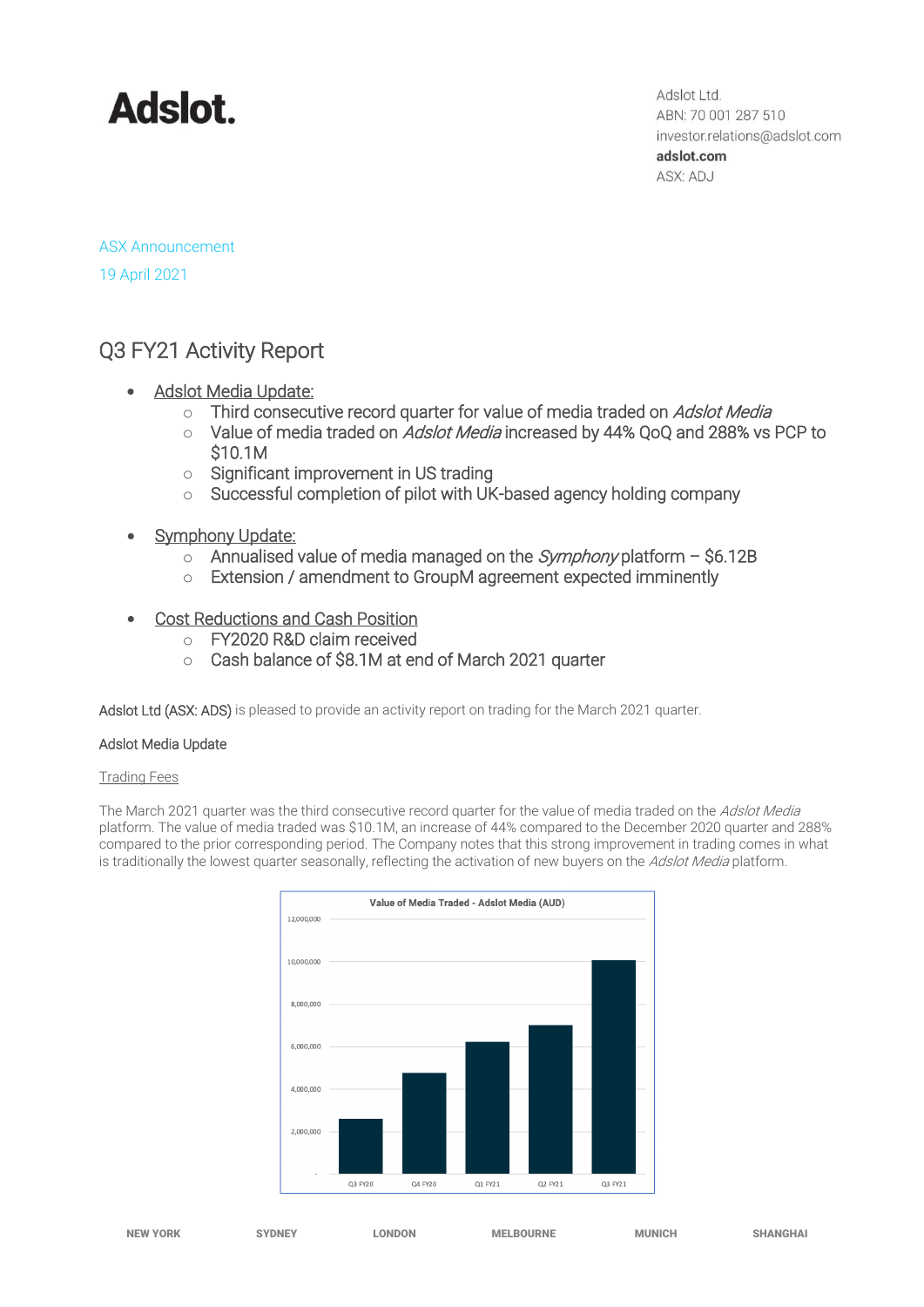# tolahA

The March 2021 quarter saw a significant improvement in the trading performance of the US market, with US trading activity accounting for 44% of the total value of media traded. US trading activity was driven by ongoing activation of contracted media buyers, in particular Flowershop and Orion (IPG).

The value of media traded in markets other than the US declined by 17% but was in line with expected seasonality. More importantly, the Company saw continued trading activity from all major sources of demand that were active in prior quarters. This included European (non UK) trading primarily derived from integrated deployments of Adslot Media with the Company's Symphony platform.

#### Volume of Trades

The total number of trades from all advertisers across the March 2021 quarter was 468, representing a 19% decrease QoQ but was in line with expected seasonality. This reduction in the volume of trades, despite a strong increase in the value of media traded, reflects the greater contribution of the US market which had higher average trade values.



### Agency (Buyer) Update

During the quarter, the Company:

- Signed an agreement with Flowershop Media, a US based provider of media marketplaces for the cannabis industry;
- Secured initial trades from Flowershop Media, with strong trading activity occurring during the month of March;
- Achieved repeat trading with Orion, the trade-enabled media division of the Interpublic Group of Companies  $(IPG)$
- Onboarded high value audiences from Orion to the Adslot Media platform to enable future trading;
- Secured recurring and consistent trading from European agencies via the integrated deployments of Symphony and Adslot Media;
- Successfully concluded final pilot activity for an additional holding company in the UK; and,
- Further improved the sales pipeline in both the US and UK markets.

The Company continues to progress on its core strategic objective of executing and activating Master Service Agreements (MSAs) with the six largest global media agency holding companies. In summary, the Company's status with these six holding companies is as follows:

- Formal MSAs in place with three of the six largest global media agency holding companies;
- An active interim trading agreement with a fourth holding company;
- Further pilot activity successfully completed with a fifth holding company with commercial discussions now complete and execution of an agreement expected within the June 2021 quarter;
- Ongoing discussions with the remaining sixth holding company.

| -- |  |
|----|--|
|    |  |
|    |  |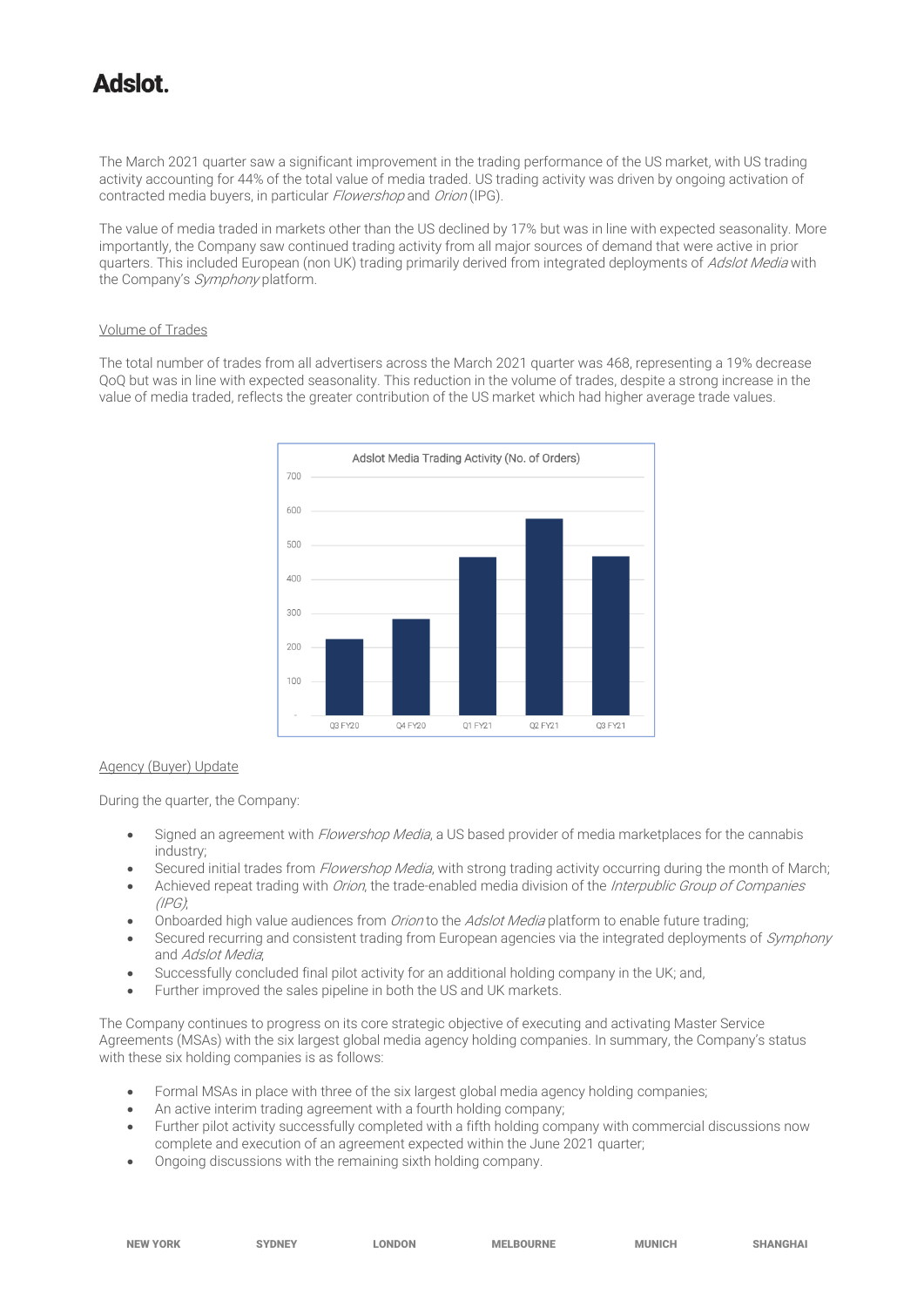# tolahA

#### Publisher (Seller) Update

During the March 2021 quarter, the Company continued to add additional premium publishers to the Adslot Media marketplace around the world. Prominent publishers added to the marketplace during the quarter included:

- Complex Networks a US media and entertainment company focused on youth culture;
- Time Out a global magazine focused on culture, entertainment and events active in 328 cities in 58 countries;
- $CityAM a UK based provider of global finance and business news; and,$
- ESI Media the publisher of well-known UK mastheads: The Evening Standard and The Independent

### Outlook

The Company anticipates that the coming quarters will see continued growth from currently contracted clients in the US and UK.

The Company has previously disclosed that it has seen the emergence of four distinct use-cases for the Adslot Media product:

- 1. Large agency holding companies trading with prominent publishers in the US and UK markets, eg. Orion (IPG);
- 2. Deployment of the integrated Symphony Adslot Media solution to existing Symphony markets, eg. GroupM EU;
- 3. Private marketplace (customised / white-labelled) instances of the Adslot Media marketplace for use by specialist sellers of media such as large retailers and niche media marketplaces, eg. Flowershop Media;
- 4. Trading initiated by publishers to support their direct sales efforts, eg. Financial Times.

During the March 2021 quarter, the Company saw substantial contributions from three of these use-cases, and encouraging signs from the fourth.

The Company notes that it expects continued contributions from all four primary use-cases. In addition, it notes that recent developments have seen:

- Positive initial trading from private (custom) implementations of Adslot Media with the expectation of further scaling of trading in the June 2021 quarter and beyond;
- Continued strong engagement with the six largest agency holding companies;
- Increased trading from Orion (IPG), with activities underway for activation of further advertisers;
- Recurring scaled trading via the integrated Symphony Adslot Media solution in Europe, with the prospect of extension to additional markets in 2021;
- Completion of pilot activities with a UK-based agency holding company, with the expectation of trading commencing in the June 2021 quarter; and,
- Development of further opportunities for private (custom) implementations of the Adslot Media marketplace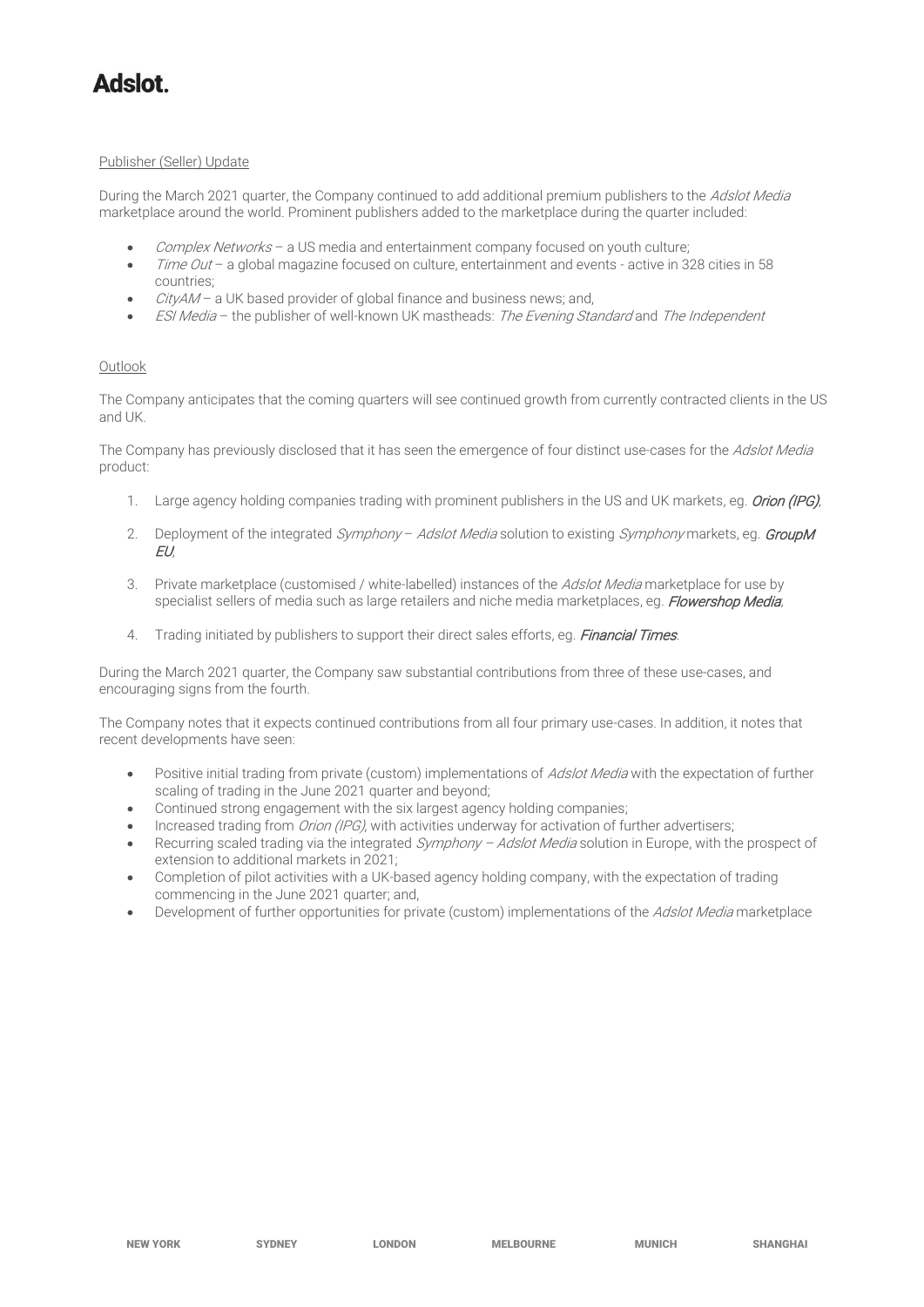# tolahA

# Symphony Update



Total annualised media spend managed by *Symphony* for the March 2021 quarter was \$6.12 Billion, an anticipated decrease when compared to the December 2020 quarter, in line with historical March quarter seasonality.

Note: Annualised Media Spend is calculated by multiplying the quarter's media spend by 4

The Company has previously disclosed that is has been in negotiations with GroupM regarding mutually beneficial amendments to the terms of the multi-market Symphony license agreement first announced in August 2016. The Company can confirm that discussions are now complete and a final agreement is expected to be executed within the first half of the June 2021 quarter.

The Company notes that it is engaged in discussions with three agency holding companies regarding potential multimarket deployments of Symphony. The Company anticipates further progress with these discussions during the June 2021 quarter, and expects deployment of additional markets to commence in the second half of calendar year 2021.

# Quarterly Cashflow Commentary

In December 2020, the Company successfully completed a two tranche \$4.00M capital raising from existing institutional investors, shareholders and directors of the Company. Tranche 1 (\$3.67M) was completed and funds received in the December 2020 quarter (\$3.46M after transaction costs). Tranche 2 (\$0.33M) was completed and funds received in the March 2021 quarter (\$0.27M after transaction costs).

In February 2021, the Company received \$1.73M relating to the FY2020 R&D claim. In the Appendix 4C, \$0.39M is included in Grant Income in Operating Activities and \$1.34M included in Intellectual Property in Investing Activities.

Cash receipts from customers for the March 2021 quarter were \$4.01M, an increase of \$0.66M or 20% on the previous quarter's receipts of \$3.35M.

Net cash outflows from operating activities for the quarter were \$0.34M, a \$.0.62M decrease in cashflows on the previous quarter (December 2020: net cash inflow \$0.27M), largely due to the return to full salaries post-COVID and publisher payments.

In 2020, in response to COVID-19, cost-saving measures were implemented across the Company, including employee salary reductions in the June and September 2020 quarters, with director fees on hold from March to September 2020 inclusive. Employees were returned to full salary and director fees recommenced in the December 2020 quarter.

In the March 2021 quarter, total salary costs were \$2.75M, an increase of \$0.07M or 2% on the previous quarter (\$2.68M). Total salary costs include Staff Costs and Intellectual Property (capitalised development salaries), excluding the R&D receipt.

Outgoing cash payments (excluding capital raise costs) during the quarter at \$5.80M represented an increase of \$1.32M or 29% on the previous quarter (December 2020: \$4.48M). This was primarily driven by an increase in publisher payments of \$1.20M on the previous quarter. The operating cash outflow included related party costs of \$0.14M for directors' remuneration.

|  | <b>NEW YORK</b> | <b>YDNEY</b> | <b>LONDON</b> | <b>MELBOURNE</b> | <b>MUNICH</b> | <b>SHANGHAI</b> |
|--|-----------------|--------------|---------------|------------------|---------------|-----------------|
|--|-----------------|--------------|---------------|------------------|---------------|-----------------|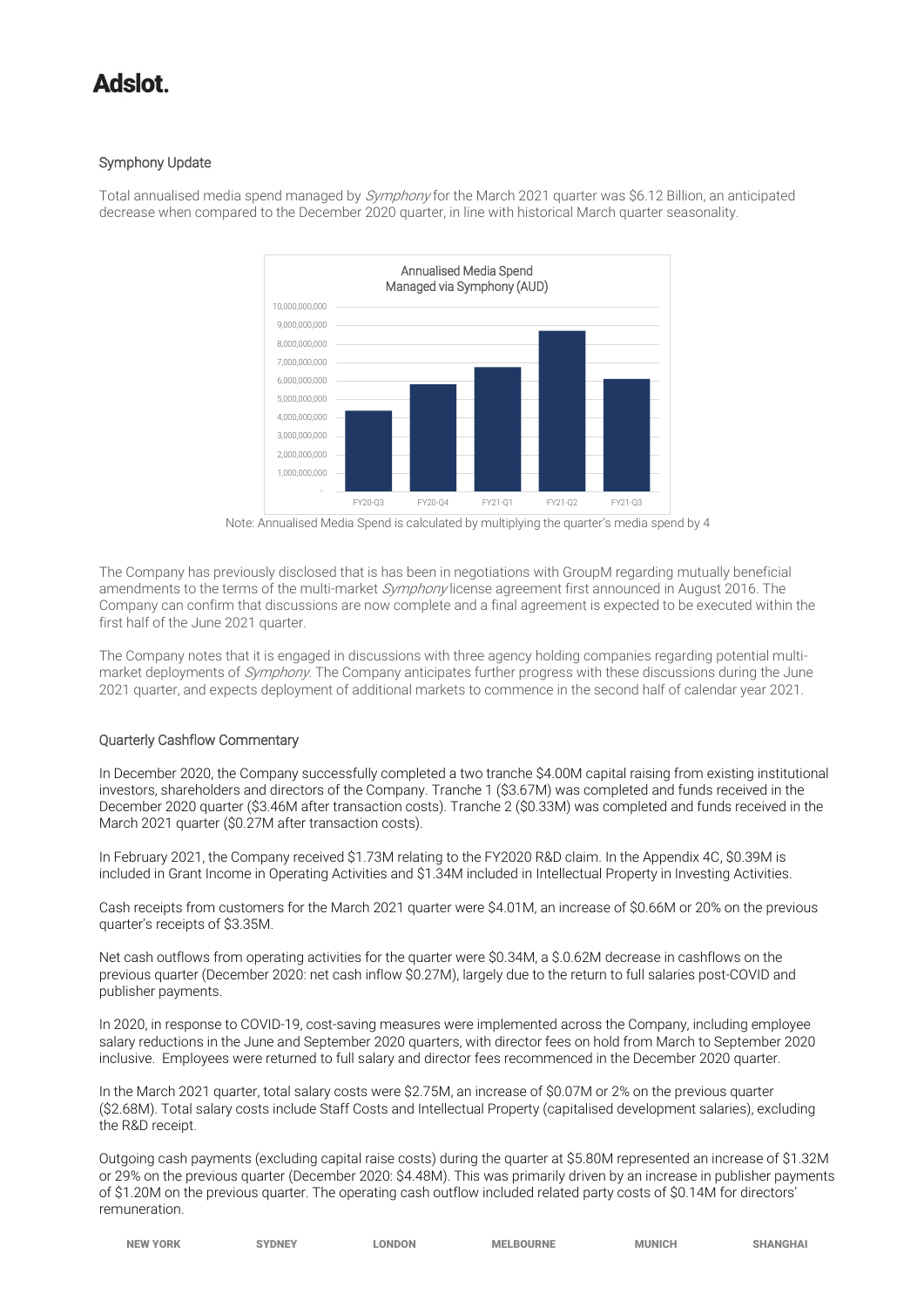# tolehA

The Company received \$0.62M in Grant receipts in the March 2021 quarter made up of:

- \$0.39M R&D;
- \$0.21M JobKeeper payments; and
- \$0.02M Victorian Govt. Business Support Fund.

Cash at the end of the March 2021 quarter was \$8.13M.

#### Note on composition of Trading Fee Revenues:

The Company has previously noted that trades in Europe via the integration with Symphony are primarily made via a 'direct' model. Under the 'direct' model, the Advertiser pays the Publisher directly and the Company receives the net Adslot fee from the Publisher, as opposed to where the Company acts as a clearing house for campaigns. Under this 'direct' model, cash receipts include the net fee from publishers only, with no associated publisher payment outflows.

In addition to trades via the integration with *Symphony*, the majority of trades via private (custom) implementations of the Adslot Media marketplace will be via the 'direct' model. During the March 2021 quarter, a significant proportion of trades from the US market were conducted via this model. The Company anticipates that over time, the proportion of trades in the US market under the 'direct' model will decrease with a majority of trading from agency holding companies conducted via the clearing house model.

 $-$  FND  $-$ 

For further enquiries, please contact:

Ben Dixon<br>Chief Executive Officer<br>Chief Einancial Officer Chief Executive Officer Adslot Limited Adslot Limited [investor.relations@adslot.com](mailto:info@adslot.com.au) investor.relations@adslot.com

#### About Adslot

Adslot's mission is to automate the trading of forward guaranteed display advertising, referred to as automated guaranteed. Our leading technology is a purpose built, global media trading platform. Adslot benefits a global community of media buyers and sellers, including media agencies, publishers and advertisers, by providing trading efficiencies and effectiveness made possible only via technology, and by doing so the basis on which the \$80B online display advertising industry will realise its full growth potential.

Adslot is a global organisation with operations in North America, Europe and Asia Pacific and is headquartered in Australia.

#### Future performance

This Announcement contains certain references to forecasts, estimates, assumptions and other forward-looking statements and statements regarding the intent, belief or current expectations of The Company. The words "likely", "expect", "aim", "should", "could", "may", "anticipate", "predict", "believe", "plan" and other similar expressions are intended to identify forward-looking statements. Forwardlooking statements, opinions and estimates provided in this Announcement are based on assumptions and contingencies which are subject to change without notice, as are statements about market and industry trends, which are based on interpretations of current market conditions. Forward-looking statements are provided as a general guide only and should not be relied upon as an indication or guarantee of future performance. This Announcement contains such statements, which are subject to risk factors associated with an investment in The Company. The Company believes that these statements are reasonable, but they may be affected by a range of variables which could cause actual results or trends to differ materially. Forward-looking statements involve known and unknown risks, uncertainties and assumptions and other important factors that could cause actual results, performance or achievements of The Company to be materially different from future results, performances or achievements expressed or implied by such statements. Readers are cautioned not to place undue reliance on these forward-looking statements, which speak only as of the date of this Announcement.

NEW YORK SYDNEY LONDON MELBOURNE MUNICH SHANGHAI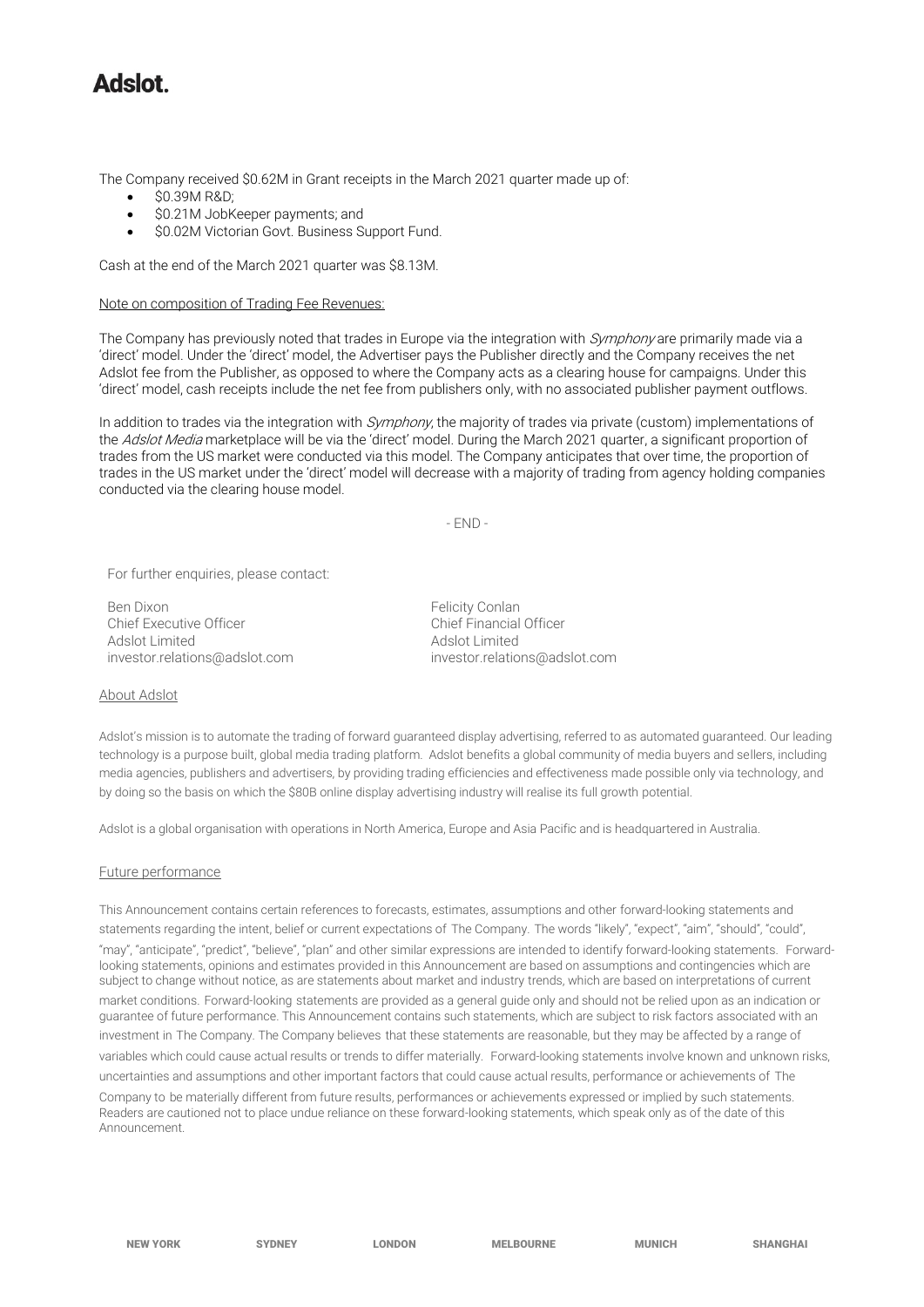# **Appendix 4C**

# **Quarterly cash flow report for entities subject to Listing Rule 4.7B**

| Name of entity |                                   |
|----------------|-----------------------------------|
| ADSLOT LTD     |                                   |
| ABN            | Quarter ended ("current quarter") |
| 70 001 287 510 | 31 March 2021                     |

|     | <b>Consolidated statement of cash flows</b>       | <b>Current quarter</b><br>\$A'000 | Year to date (9)<br>months)<br>\$A'000 |
|-----|---------------------------------------------------|-----------------------------------|----------------------------------------|
| 1.  | Cash flows from operating activities              |                                   |                                        |
| 1.1 | Receipts from customers                           | 4,005                             | 10,221                                 |
| 1.2 | Payments for                                      |                                   |                                        |
|     | staff costs<br>(a)                                | (2,071)                           | (5,481)                                |
|     | research and development<br>(b)                   |                                   |                                        |
|     | publishers<br>(c)                                 | (2,008)                           | (3,982)                                |
|     | (d)<br>other cost of sales                        | (346)                             | (1,070)                                |
|     | advertising and marketing<br>(e)                  | (14)                              | (33)                                   |
|     | (f)<br>other working capital/overheads            | (503)                             | (1, 144)                               |
| 1.3 | Dividends received (see note 3)                   |                                   |                                        |
| 1.4 | Interest received                                 |                                   | 11                                     |
| 1.5 | Interest and other costs of finance paid          | (26)                              | (77)                                   |
| 1.6 | Income taxes received/ (paid)                     |                                   |                                        |
| 1.7 | Government grants and tax incentives              | 619                               | 1,521                                  |
| 1.8 | Other (provide details if material)               |                                   |                                        |
| 1.9 | Net cash from / (used in) operating<br>activities | (343)                             | (33)                                   |

| 2.  |                            | Cash flows from investing activities |     |         |
|-----|----------------------------|--------------------------------------|-----|---------|
| 2.1 |                            | Payments to acquire or for:          |     |         |
|     | (a)                        | entities                             | -   |         |
|     | (b)                        | businesses                           |     |         |
|     | $\left( \mathrm{c}\right)$ | property, plant and equipment        | (9) | (9)     |
|     | (d)                        | investments                          |     |         |
|     | (e)                        | intellectual property                | 662 | (1,034) |
|     | (f)                        | other non-current assets             |     |         |

ASX Listing Rules Appendix 4C (17/07/20) Page 1 + See chapter 19 of the ASX Listing Rules for defined terms.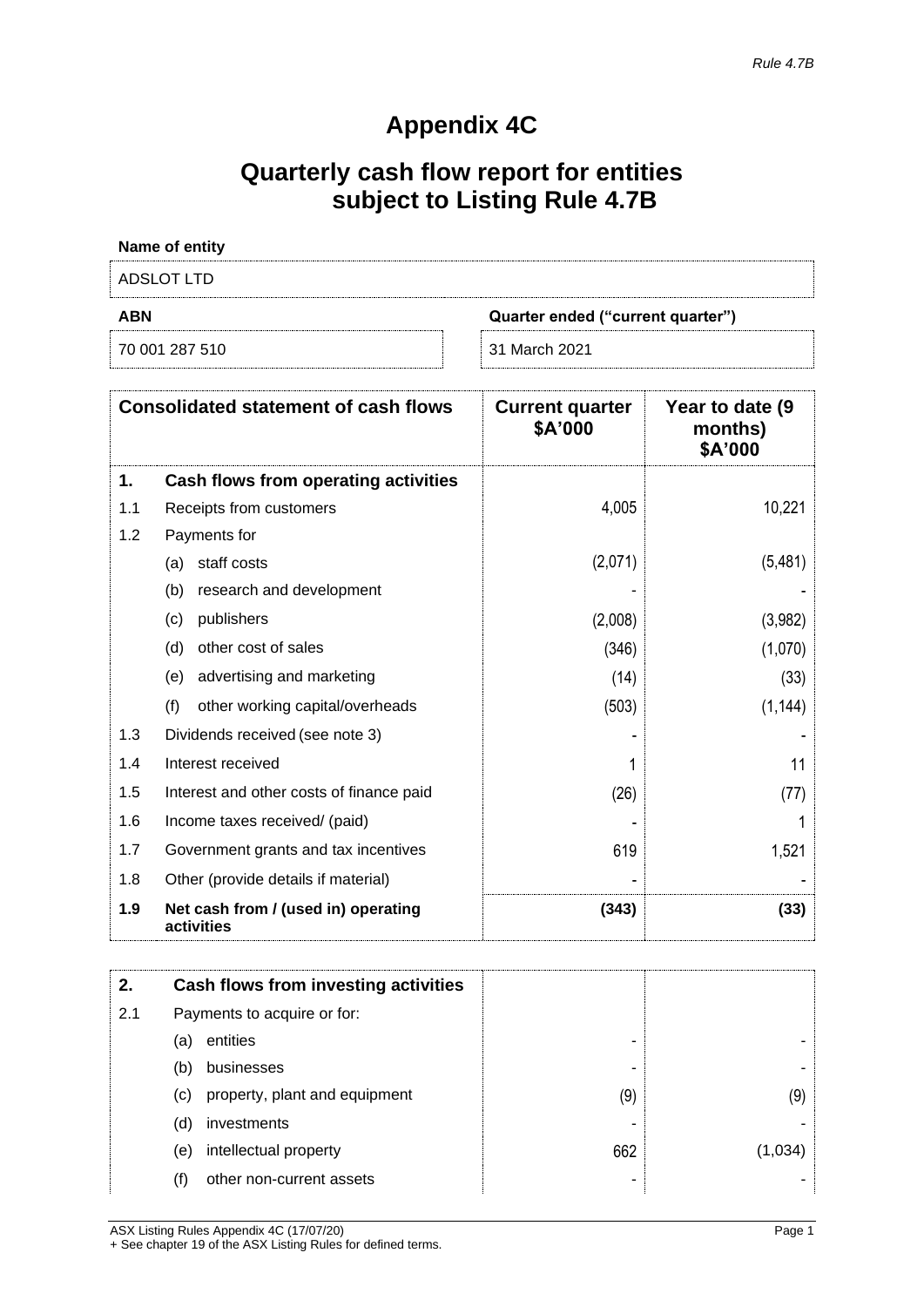|         | <b>Consolidated statement of cash flows</b>       | <b>Current quarter</b><br>\$A'000 | Year to date (9)<br>months)<br>\$A'000 |
|---------|---------------------------------------------------|-----------------------------------|----------------------------------------|
| $2.2\,$ | Proceeds from disposal of:                        |                                   |                                        |
|         | entities<br>(a)                                   |                                   |                                        |
|         | (b)<br>businesses                                 |                                   |                                        |
|         | property, plant and equipment<br>(c)              |                                   |                                        |
|         | (d)<br>investments                                |                                   |                                        |
|         | intellectual property<br>(e)                      |                                   |                                        |
|         | (f)<br>other non-current assets                   |                                   |                                        |
| 2.3     | Cash flows from loans to other entities           |                                   |                                        |
| 2.4     | Dividends received (see note 3)                   |                                   |                                        |
| 2.5     | Other (provide details if material)               |                                   |                                        |
| 2.6     | Net cash from / (used in) investing<br>activities | 653                               | (1, 043)                               |

| 3.   | Cash flows from financing activities                                                          |       |       |
|------|-----------------------------------------------------------------------------------------------|-------|-------|
| 3.1  | Proceeds from issues of equity securities<br>(excluding convertible debt securities)          | 328   | 4,002 |
| 3.2  | Proceeds from issue of convertible debt<br>securities                                         |       |       |
| 3.3  | Proceeds from exercise of options                                                             |       |       |
| 3.4  | Transaction costs related to issues of<br>equity securities or convertible debt<br>securities | (61)  | (279) |
| 3.5  | Proceeds from borrowings                                                                      | 164   | 164   |
| 3.6  | Repayment of borrowings                                                                       |       |       |
| 3.7  | Transaction costs related to loans and<br>borrowings                                          |       |       |
| 3.8  | Dividends paid                                                                                |       |       |
| 3.9  | Other (Leased assets)                                                                         | (145) | (510) |
| 3.10 | Net cash from / (used in) financing<br>activities                                             | 286   | 3,377 |

|     | Net increase / (decrease) in cash and<br>cash equivalents for the period |       |       |
|-----|--------------------------------------------------------------------------|-------|-------|
| 4.1 | Cash and cash equivalents at beginning of<br>period                      | 7,475 | 6,160 |
| 4.2 | Net cash from / (used in) operating<br>activities (item 1.9 above)       | (343) | (33)  |
| 4.3 | Net cash from / (used in) investing activities<br>(item 2.6 above)       | 653   |       |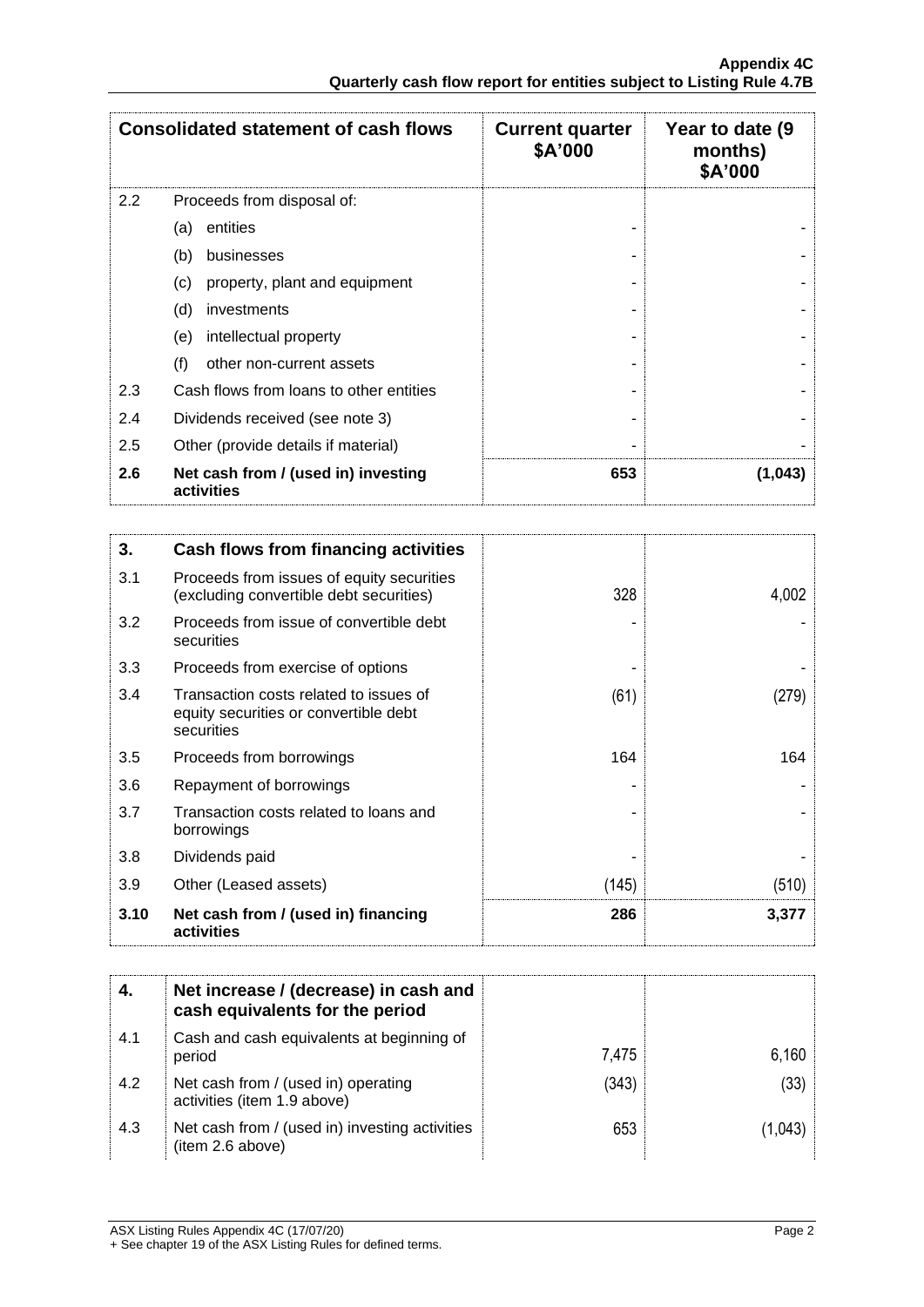|     | <b>Consolidated statement of cash flows</b>                        | <b>Current quarter</b><br>\$A'000 | Year to date (9)<br>months)<br>\$A'000 |
|-----|--------------------------------------------------------------------|-----------------------------------|----------------------------------------|
| 4.4 | Net cash from / (used in) financing activities<br>item 3.10 above) | 286                               | 3.377                                  |
| 4.5 | Effect of movement in exchange rates on<br>cash held               | 57                                | (333)                                  |
| 4.6 | Cash and cash equivalents at end of<br>period                      | 8,128                             | 8.128                                  |

| 5.  | Reconciliation of cash and cash<br>equivalents<br>at the end of the quarter (as shown in the<br>consolidated statement of cash flows) to the<br>related items in the accounts | <b>Current quarter</b><br>\$A'000 | <b>Previous quarter</b><br>\$A'000 |
|-----|-------------------------------------------------------------------------------------------------------------------------------------------------------------------------------|-----------------------------------|------------------------------------|
| 5.1 | <b>Bank balances</b>                                                                                                                                                          | 7,603                             | 6,951                              |
| 5.2 | Call deposits                                                                                                                                                                 | 525                               | 524                                |
| 5.3 | <b>Bank overdrafts</b>                                                                                                                                                        |                                   |                                    |
| 5.4 | Other (provide details)                                                                                                                                                       |                                   |                                    |
| 5.5 | Cash and cash equivalents at end of<br>quarter (should equal item 4.6 above)                                                                                                  | 8,128                             | 7,475                              |

| 6.  | Payments to related parties of the entity and their<br>associates                                                                                           | <b>Current quarter</b><br><b>\$A'000</b> |  |
|-----|-------------------------------------------------------------------------------------------------------------------------------------------------------------|------------------------------------------|--|
| 6.1 | Aggregate amount of payments to related parties and their<br>associates included in item 1                                                                  | 143                                      |  |
| 6.2 | Aggregate amount of payments to related parties and their<br>associates included in item 2                                                                  |                                          |  |
|     | Note: if any amounts are shown in items 6.1 or 6.2, your quarterly activity report must include a description of, and an<br>explanation for, such payments. |                                          |  |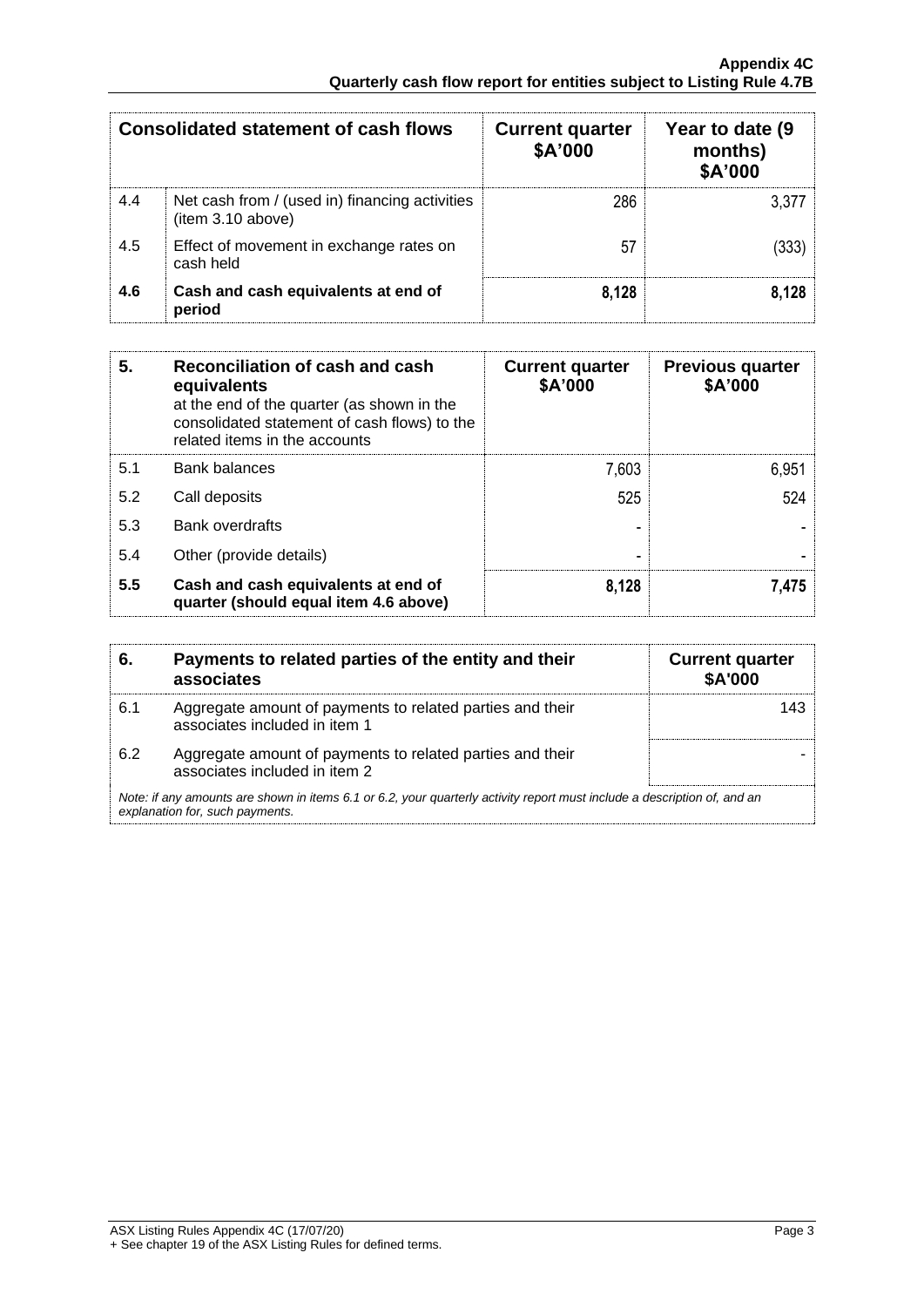| 7.  | <b>Financing facilities</b><br>Note: the term "facility' includes all forms of financing<br>arrangements available to the entity.<br>Add notes as necessary for an understanding of the<br>sources of finance available to the entity.                                                                                                                                                                                                                                                                                                                                                                 | <b>Total facility</b><br>amount at quarter<br>end<br>\$A'000 | Amount drawn at<br>quarter end<br>\$A'000 |
|-----|--------------------------------------------------------------------------------------------------------------------------------------------------------------------------------------------------------------------------------------------------------------------------------------------------------------------------------------------------------------------------------------------------------------------------------------------------------------------------------------------------------------------------------------------------------------------------------------------------------|--------------------------------------------------------------|-------------------------------------------|
| 7.1 | Loan facilities (i)                                                                                                                                                                                                                                                                                                                                                                                                                                                                                                                                                                                    | 331                                                          | 331                                       |
| 7.2 | Credit standby arrangements                                                                                                                                                                                                                                                                                                                                                                                                                                                                                                                                                                            |                                                              |                                           |
| 7.3 | Other (please specify)                                                                                                                                                                                                                                                                                                                                                                                                                                                                                                                                                                                 |                                                              |                                           |
| 7.4 | <b>Total financing facilities</b>                                                                                                                                                                                                                                                                                                                                                                                                                                                                                                                                                                      | 331                                                          | 331                                       |
| 7.5 | Unused financing facilities available at quarter end                                                                                                                                                                                                                                                                                                                                                                                                                                                                                                                                                   |                                                              |                                           |
| 7.6 | Include in the box below a description of each facility above, including the lender, interest<br>rate, maturity date and whether it is secured or unsecured. If any additional financing<br>facilities have been entered into or are proposed to be entered into after quarter end,<br>include a note providing details of those facilities as well.                                                                                                                                                                                                                                                   |                                                              |                                           |
|     | (i) The Group's US subsidiary Adslot Inc applied for and received two Paycheck Protection<br>Program loans through HSBC USA. They are no fee loans backed by the US Federal<br>Government for businesses impacted by Covid-19. The loans are for a two-year period, at<br>1.00% fixed interest rate and the loan payments deferred for the first six months or till any<br>loan forgiveness is finalised. No collateral or guarantees were required. The Group is<br>expecting full forgiveness of these loan amounts as the loans were/will be utilised for<br>expenditure allowable for forgiveness. |                                                              |                                           |

| 8.  |                                                                                                                                                                                                                                 | Estimated cash available for future operating activities                                                                                       | \$A'000 |
|-----|---------------------------------------------------------------------------------------------------------------------------------------------------------------------------------------------------------------------------------|------------------------------------------------------------------------------------------------------------------------------------------------|---------|
| 8.1 |                                                                                                                                                                                                                                 | Net cash from / (used in) operating activities (item 1.9)                                                                                      | (343)   |
| 8.2 |                                                                                                                                                                                                                                 | Cash and cash equivalents at quarter end (item 4.6)                                                                                            | 8,128   |
| 8.3 |                                                                                                                                                                                                                                 | Unused finance facilities available at quarter end (item 7.5)                                                                                  |         |
| 8.4 |                                                                                                                                                                                                                                 | Total available funding (item $8.2 +$ item $8.3$ )                                                                                             | 8,128   |
| 8.5 | Estimated quarters of funding available (item 8.4 divided by<br>item 8.1)                                                                                                                                                       |                                                                                                                                                | 23.7    |
|     | Note: if the entity has reported positive net operating cash flows in item 1.9, answer item 8.5 as "N/A". Otherwise, a<br>figure for the estimated guarters of funding available must be included in item 8.5.                  |                                                                                                                                                |         |
| 8.6 | If item 8.5 is less than 2 quarters, please provide answers to the following questions:                                                                                                                                         |                                                                                                                                                |         |
|     | 8.6.1                                                                                                                                                                                                                           | Does the entity expect that it will continue to have the current level of net operating<br>cash flows for the time being and, if not, why not? |         |
|     | Answer:                                                                                                                                                                                                                         |                                                                                                                                                |         |
|     | 8.6.2<br>Has the entity taken any steps, or does it propose to take any steps, to raise further<br>cash to fund its operations and, if so, what are those steps and how likely does it<br>believe that they will be successful? |                                                                                                                                                |         |
|     | Answer:                                                                                                                                                                                                                         |                                                                                                                                                |         |
|     |                                                                                                                                                                                                                                 |                                                                                                                                                |         |